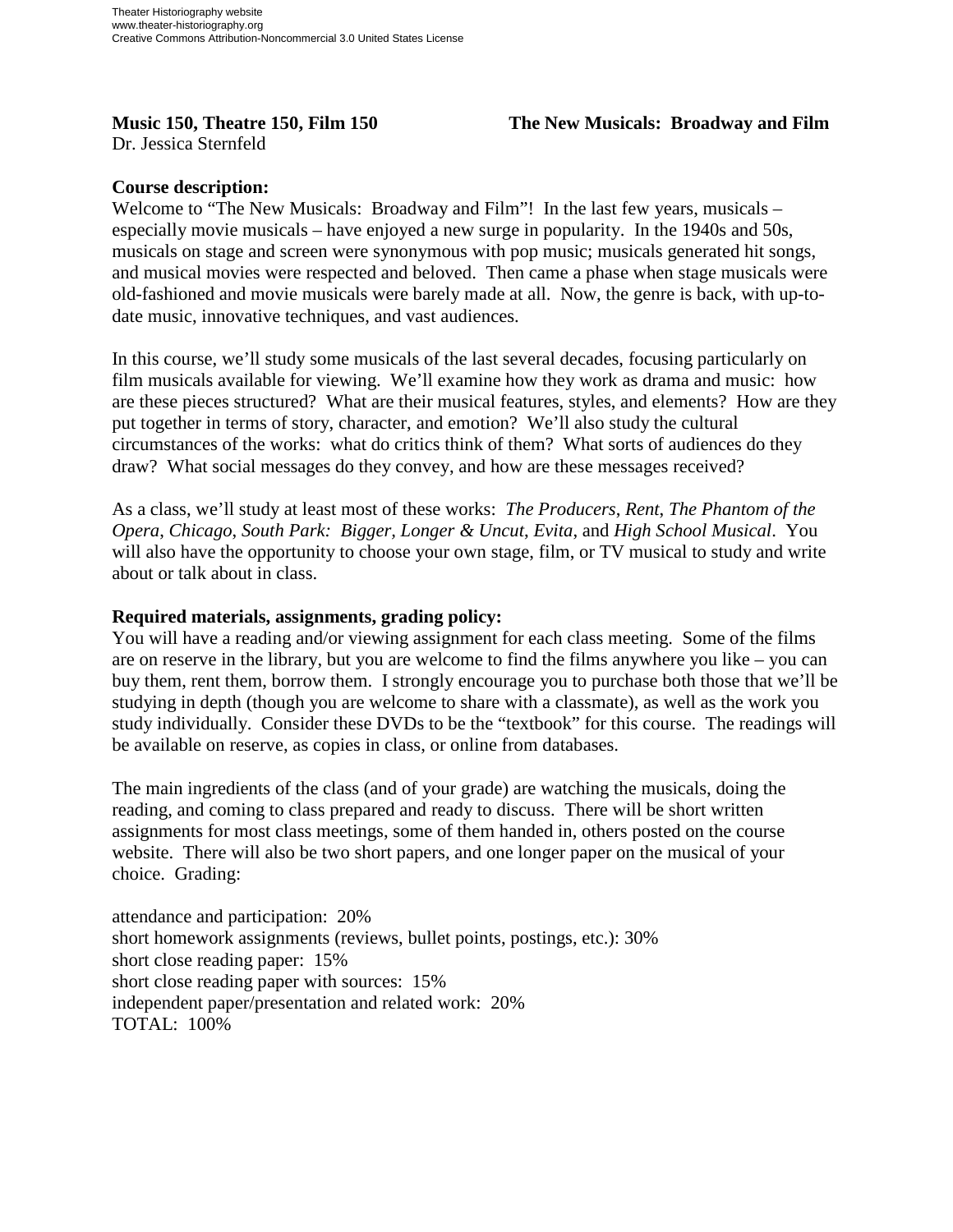## **Syllabus**

Week 1: Introduction to the "new" musical: romance, history, and parody

T 9/5 *[assignments are due on the day they're listed, so before Thursday's class, do the work listed for Thursday]*

Th 9/7 -- write bullet points describing a song from a musical

Week 2: *The Producers*, politics and comedy

T 9/12 -- watch *The Producers*, write a newspaper-style review

Th 9/14 -- read reviews of *The Producers* by Scott, *New York Times*; Ebert, *Chicago Sun-Times*; Puig, *USA Today*

Week 3: *The Producers*, critics and creators

T 9/19 -- read Brooks, "Springtime for the Music Man in Me," and Rich, "Springtime for Adolf and Tony," in *New York Times*; post a web response

Th 9/21 -- take close reading notes on one scene, include a thesis

Week 4: *Chicago*, questions of fame and talent

T 9/26 -- watch *Chicago*; post your informal review

Th 9/28 -- read selected reviews of *Chicago*; read excerpt from Muir, *Singing a New Tune*

Week 5: *Chicago*; reading musicals and reception history

T 10/3 -- bring a working draft of close reading paper

Th 10/5 -- short close reading paper DUE in class today

Week 6: *The Phantom of the Opera*, romance and sets

T 10/10 -- watch *The Phantom of the Opera*

Th 10/12 -- read selected reviews and articles about *Phantom*; write bullet points

Week 7: *Phantom*: horror, music, and the world of opera

T 10/17 -- write recurring musical themes list

Th 10/19 -- read musical analysis from Sternfeld, *The Megamusical*

Week 8: *Rent*, rock opera and social commentary

T 10/24 -- watch *Rent*; post your review online

Th 10/26 -- read selected reviews and articles about *Rent*

Week 9: *Rent* continued; analyzing with sources; begin independent projects